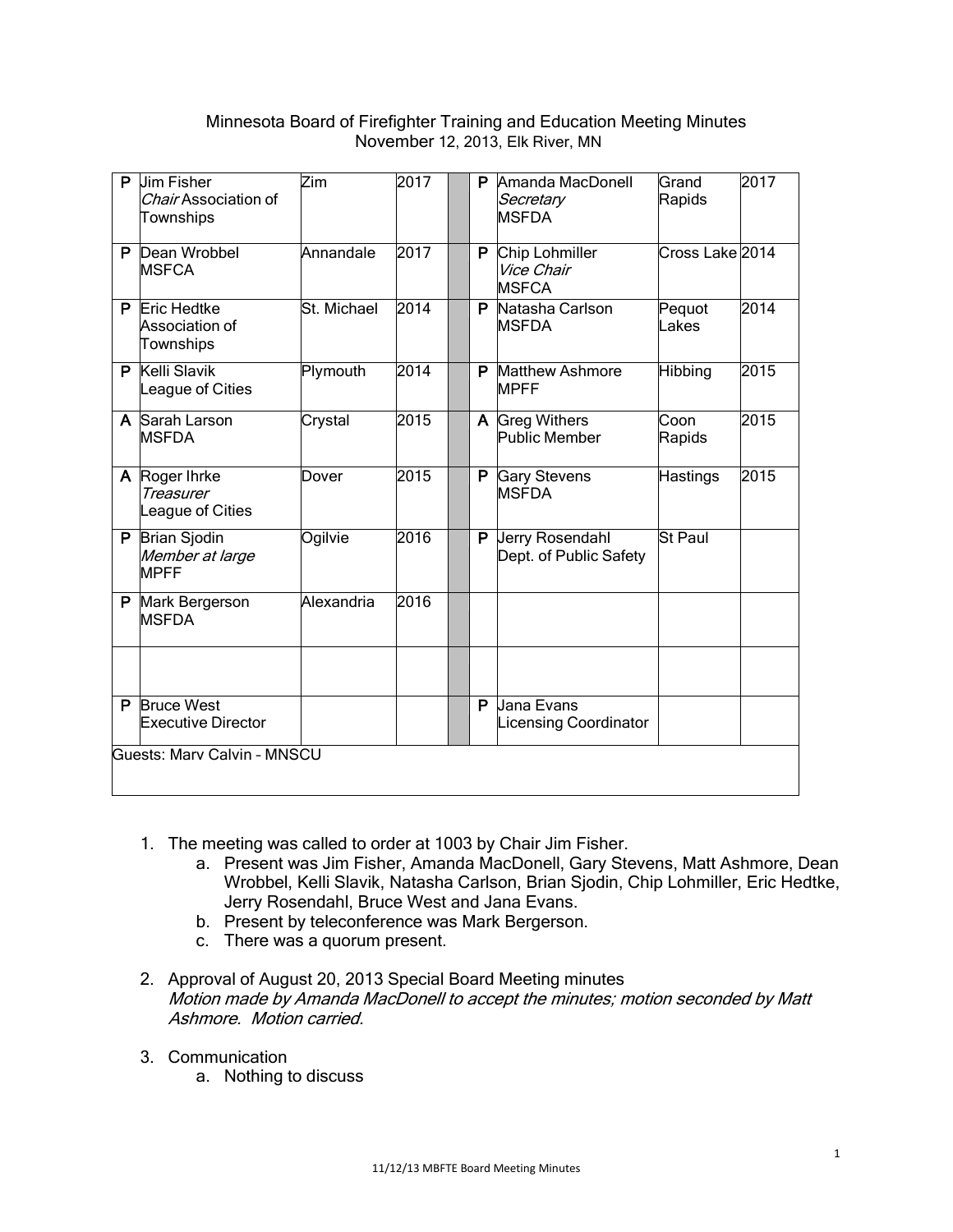- 4. Officers Reports
	- a. Chair Jim Fisher
		- i. Need to create an HR committee to address hiring issues.
		- ii. The MN Fire Service Advisory Council (MNFSAC) will be recommending the allocation of \$1.3 million from the Fire Safety Account.
			- 1. The recommendation has to be approved by the Governor, and then it is sent to the Legislature for approval. The recommendation includes:
				- a. \$450 thousand to MBFTE,
				- b. \$350 thousand to Task Force 1,
				- c. \$200 thousand for Shared Services grants,
				- d. \$80 thousand for Minnesota Air Rescue Team (MART),
				- e. \$120 thousand to the Chemical Assessment teams, with each team receiving \$10 thousand and \$20 thousand to ERT.
				- f. \$100 thousand to the State Fire Marshal's Division for software and technology updates.
			- 2. If approved, the money will not be available until 07/01/14, which is FY15.
		- iii. Please check your contact information on the list coming around.
		- iv. Natasha Carlson, Eric Hedtke and Kelli Slavik's terms are expiring.
			- 1. Bruce has provided the listing from the Secretary of State's office website regarding the posting.
			- 2. Please submit your renewals through the Secretary of State's website.
	- b. Vice Chair Chip Lohmiller nothing to report.
	- c. Treasurer Roger Ihrke Bruce West provided copies of the financial reports for review. There were no questions.
		- i. As Bruce West transitions to the Fire Marshal position and continues his work for MBFTE, 25% of his wages will come from the MBFTE funding.
	- d. Secretary Amanda MacDonell nothing to report.
- 5. Reports
	- a. Executive Director, Bruce West
		- i. Update on Mass/Gross Decon
			- 1. The training continues with FIRE Inc. and is still very well received.
			- 2. Consumables are being provided to the departments per the plan.
		- ii. Update on Incident Safety Officer training
			- 1. MNSCU has this contract and it is in its second year.
			- 2. Marv Calvin stated the numbers are in and consistent; the
				- program is still going strong.
			- 3. This training is an inside drill, which is nice for the winter months.
		- iii. NFPA 1001 Project
			- 1. This year is presenting a real challenge with less funding, but classes continue.
			- 2. We are looking towards Year 3, to see how best to continue to run the program in the future.
			- 3. With help from the Minnesota Fire Service Certification Board (MFSCB) we have a new database to track students.
				- a. Jana will be testing this with volunteer providers.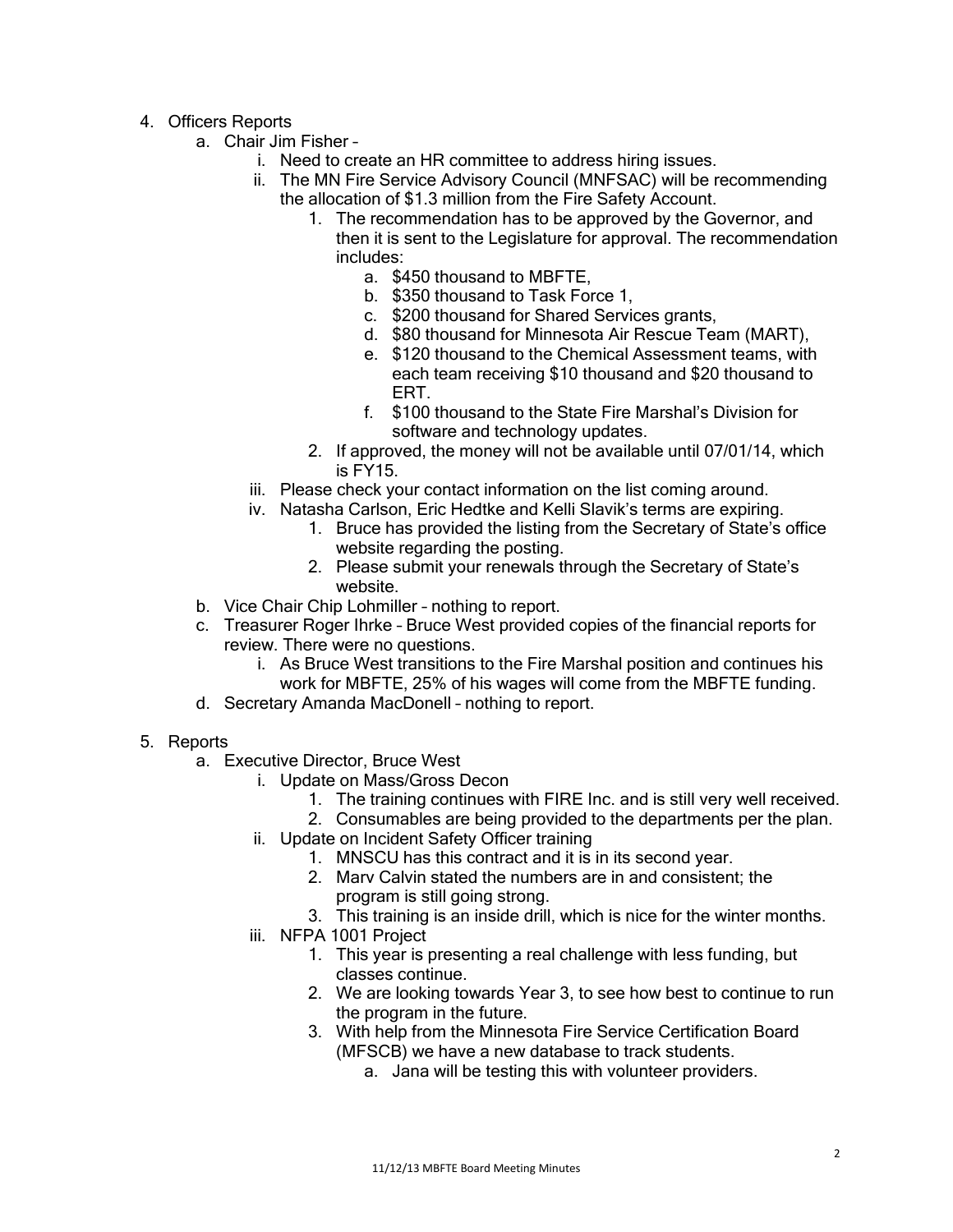- 4. MBFTE may be getting additional funding from Homeland Security and Emergency Management (HSEM) division that needs to be spent by 11/30/13; Bruce is still waiting to hear on this.
	- a. We could be getting an additional \$100 thousand for projects involving Haz-Mat training components from FY13.
	- b. We could also be receiving additional funding for FY14, of about \$100 to \$110 thousand.
- iv. Leadership Development Project
	- 1. Bruce, Marv Calvin and G.L. Tucker will be meeting to discuss the progress of this project this month.
	- 2. The project's completion date is 06/30/14.
		- a. They will be looking for volunteers willing to pilot the course.
- v. Training Reimbursements
	- 1. This is a pretty quiet time of year, which is good given the changes we are going through.
- vi. Live Burn Reimbursements
	- 1. We have received notice of about 50 burns already scheduled; We only have funding for 78 burns this year, down from the 100 last year.
- vii. Conference Reimbursements
	- 1. The applications were evaluated and the full \$60 thousand was allocated.
	- 2. Two of the requestors have already held their conferences.
- b. Executive Committee, Chair Jim Fisher
	- i. We will be taking the necessary steps to fill Bruce West's position.
- c. Legislative Committee, Chair Jim Fisher nothing to report.
- d. Licensing Committee, Eric Hedtke
	- i. At the last meeting, October 2, 2013, the Best Practices Plan was discussed and approved, and the Licensing Committee also discussed and approved the Fire Service Training and Licensing Specialist position.
	- ii. Our Attorney General designee, Bernie Johnson, is retiring; we will be addressing some issues with our new Attorney General designee, Fiona Ruthvin.
- e. Training Committee, Matt Ashmore
	- i. The Best practices plan appears to be complete, for now.
	- ii. The Best Practices contains the 11 Core Elements.
		- 1. Before posting on the website, we will separate the plan from the OSHA Violations.

Mark Bergerson made the motion to accept the Best Practices plan and begin distributing them; seconded by Dean Wrobbel. Motion carried.

- 2. Thank you to Tom Kriske of Hibbing Fire Department for allowing us to use his Capstone Project to develop these.
- iii. The Training Committee is working on developing Skills Sheets based upon the Skill Sheets from the Minnesota Fire Service Certification Board (MFSCB).
	- 1. Handouts were provided to the Board members and discussion followed.
		- a. Using these Skill Sheets, that relate to NFPA 1001 and the 11 Core Elements, a training officer could develop a drill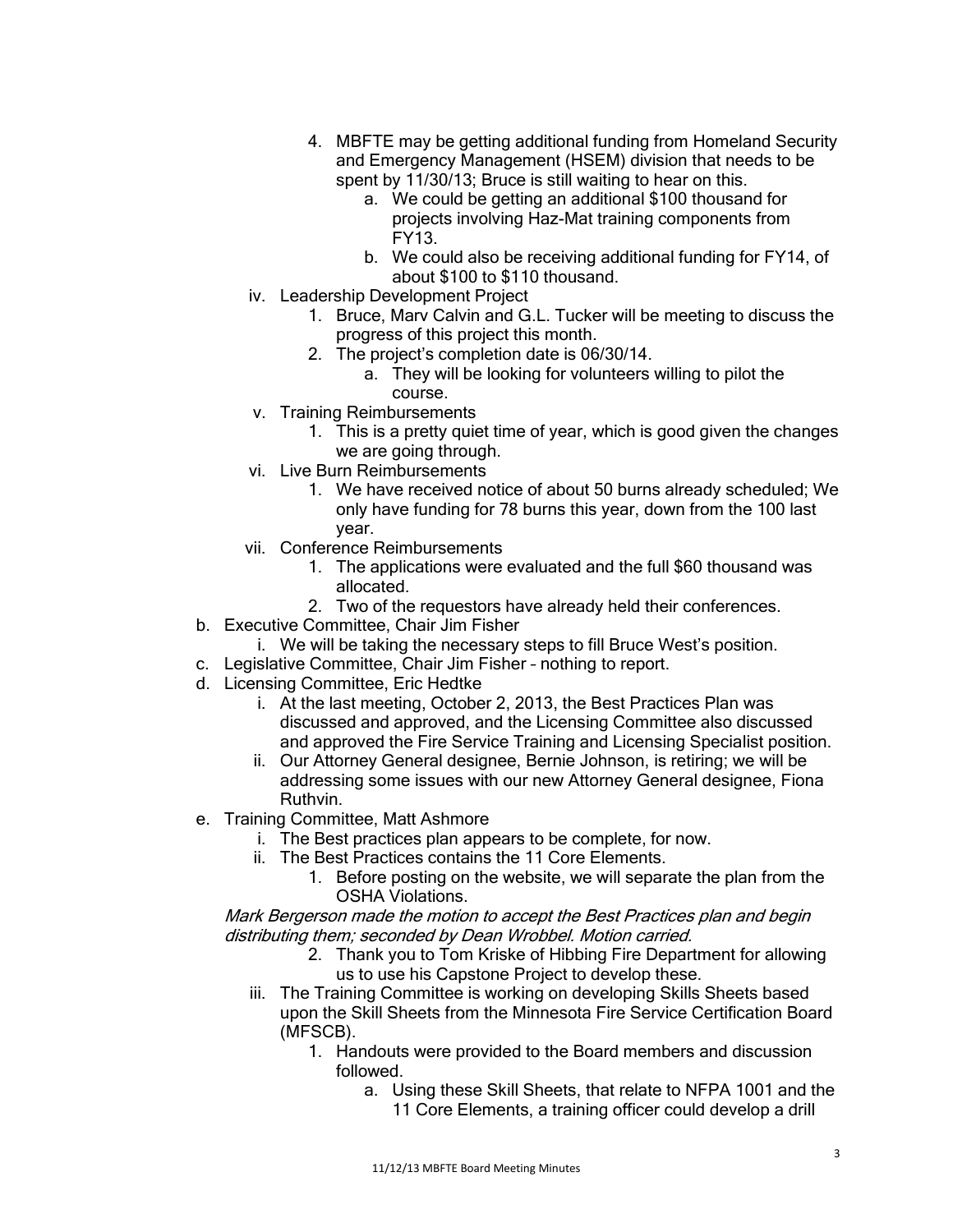with an outline and then indicate what skills were completed and sign off on the skills practiced.

- b. It was recommended that we invite Scott Radke to the next Training Committee meeting, to see about adding skill sheets to Image Trend.
- c. The MFSCB requests that we not change these skill sheets too much, as the format is familiar to most firefighters, and they are being most gracious in letting us use these.
- d. The Training Committee is looking to provide additional components to have for departments, such as PowerPoint presentations and Instructor Kits.
- 6. Old Business Best Practices Training Plan Action needed to approve
	- a. Motion to approve and permission to publish completed above.
- 7. New Business
	- a. Fire Service Training and Licensing Specialist position
		- i. Review and approval of position description and costs.
			- 1. Bruce is estimating the position to start at about \$52 thousand per year.
			- 2. The position will be a "home office" position, with a leased vehicle and travel involved for the position.
			- 3. DPS Human Resources has done a pre-audit on the position.
				- a. One of the changes that should be made will be providing a "range" of experience instead of a set number of years.
			- 4. Amanda asked if the minimum qualifications of years of experience be changed to a range of 7 to 10 years.
				- a. Kelli Slavik, as the maker of the motion, accepted this change.
			- 5. Additional discussion ensued.

# Resolution 2013-11.1

A resolution to approve the position description, position costs and the hiring of a Fire Service Training and Licensing Specialist.

# The motion was made by Kelli Slavik and seconded by Dean Wrobbel.

| Member       | Aye | Nay | Abstain | Absent |
|--------------|-----|-----|---------|--------|
| Ashmore      | Χ   |     |         |        |
| Bergerson    | Χ   |     |         |        |
| Carlson      | Χ   |     |         |        |
| Fisher       | Χ   |     |         |        |
| Hedtke       | Χ   |     |         |        |
| <b>Ihrke</b> |     |     |         | Х      |
| Larson       |     |     |         | Χ      |
| Lohmiller    | Χ   |     |         |        |
| MacDonell    | Χ   |     |         |        |
| Rosendahl    |     |     |         |        |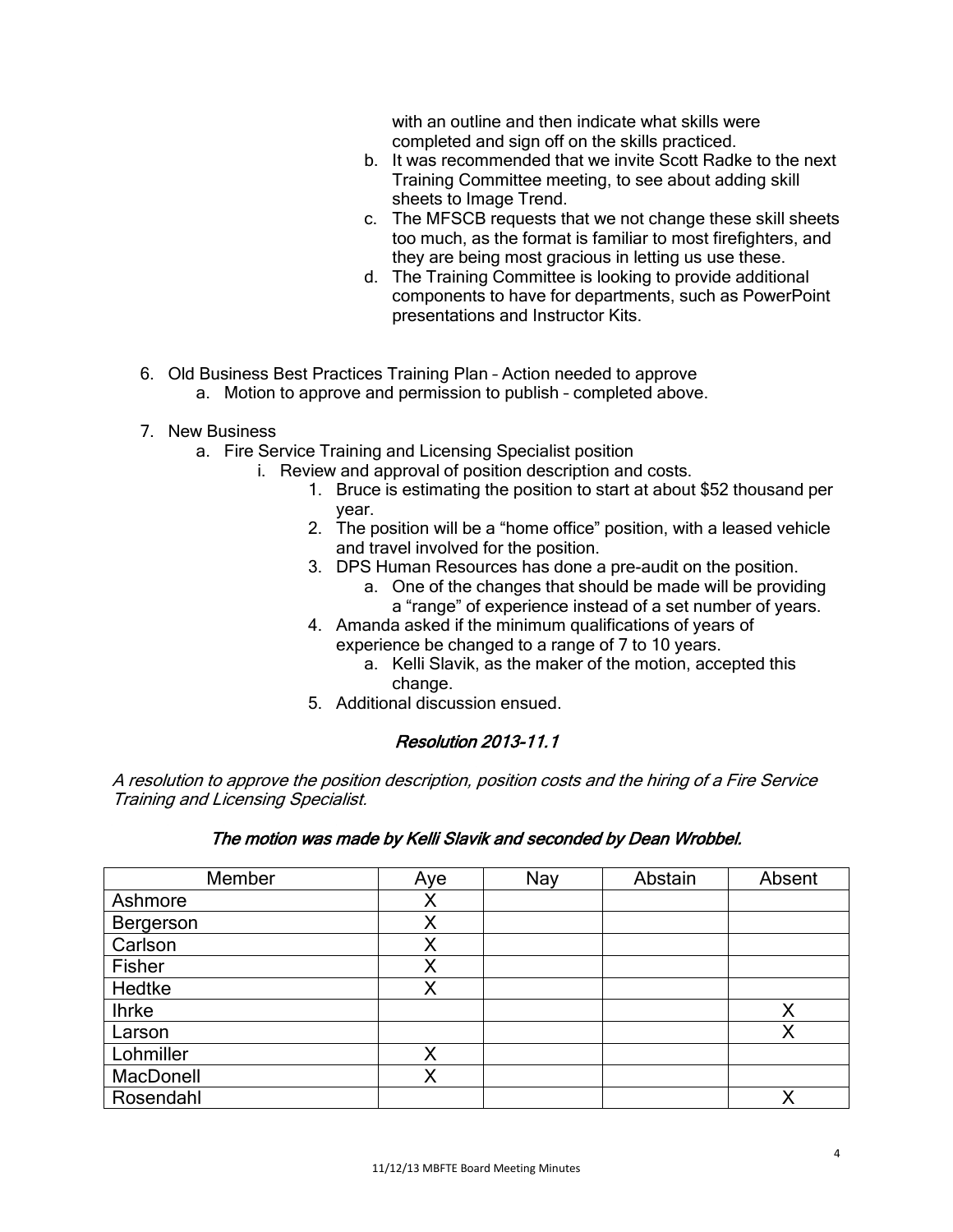| Sjodin         |  |  |
|----------------|--|--|
| Slavik         |  |  |
| <b>Stevens</b> |  |  |
| Withers        |  |  |
| Wrobbel        |  |  |

#### Resolution approved.

- b. FF1/FF2 Skills sheets Training Committee Representative
- i. This was discussed under the Training Committee report.
- c. Process for replacement of Executive Director

Matt Ashmore made the motion to accept Bruce West's resignation as the Executive Director of the MBFTE; seconded by Kelli Slavik. Motion carried.

- d. Review and approve position description. A handout of the position description was provided from when Bruce West applied for the position.
	- i. The position will be posted on the State Job website for two weeks.
	- ii. Human Resources will "certify" the list of applicants and then send the list of the candidates that meet the minimum and preferred qualifications.
		- 1. The HR Committee will then proceed with recommending applicants to the board.
	- iii. Discussion ensued.

# Resolution 2013-11.2

Dean Wrobbel made a motion to accept the job posting and position description with the changes and to give the Human Resources Committee the ability to make minor changes if necessary; Seconded by Chip Lohmiller.

| Member           | Aye | Nay | Abstain | Absent |
|------------------|-----|-----|---------|--------|
| Ashmore          | Χ   |     |         |        |
| Bergerson        | X   |     |         |        |
| Carlson          | X   |     |         |        |
| Fisher           | X   |     |         |        |
| Hedtke           | X   |     |         |        |
| <b>Ihrke</b>     |     |     |         | Χ      |
| Larson           |     |     |         | Χ      |
| Lohmiller        | X   |     |         |        |
| <b>MacDonell</b> | X   |     |         |        |
| Rosendahl        | X   |     |         |        |
| Sjodin           | X   |     |         |        |
| Slavik           | X   |     |         |        |
| <b>Stevens</b>   | Χ   |     |         |        |
| <b>Withers</b>   |     |     |         | Χ      |
| Wrobbel          | Χ   |     |         |        |

#### Resolution approved.